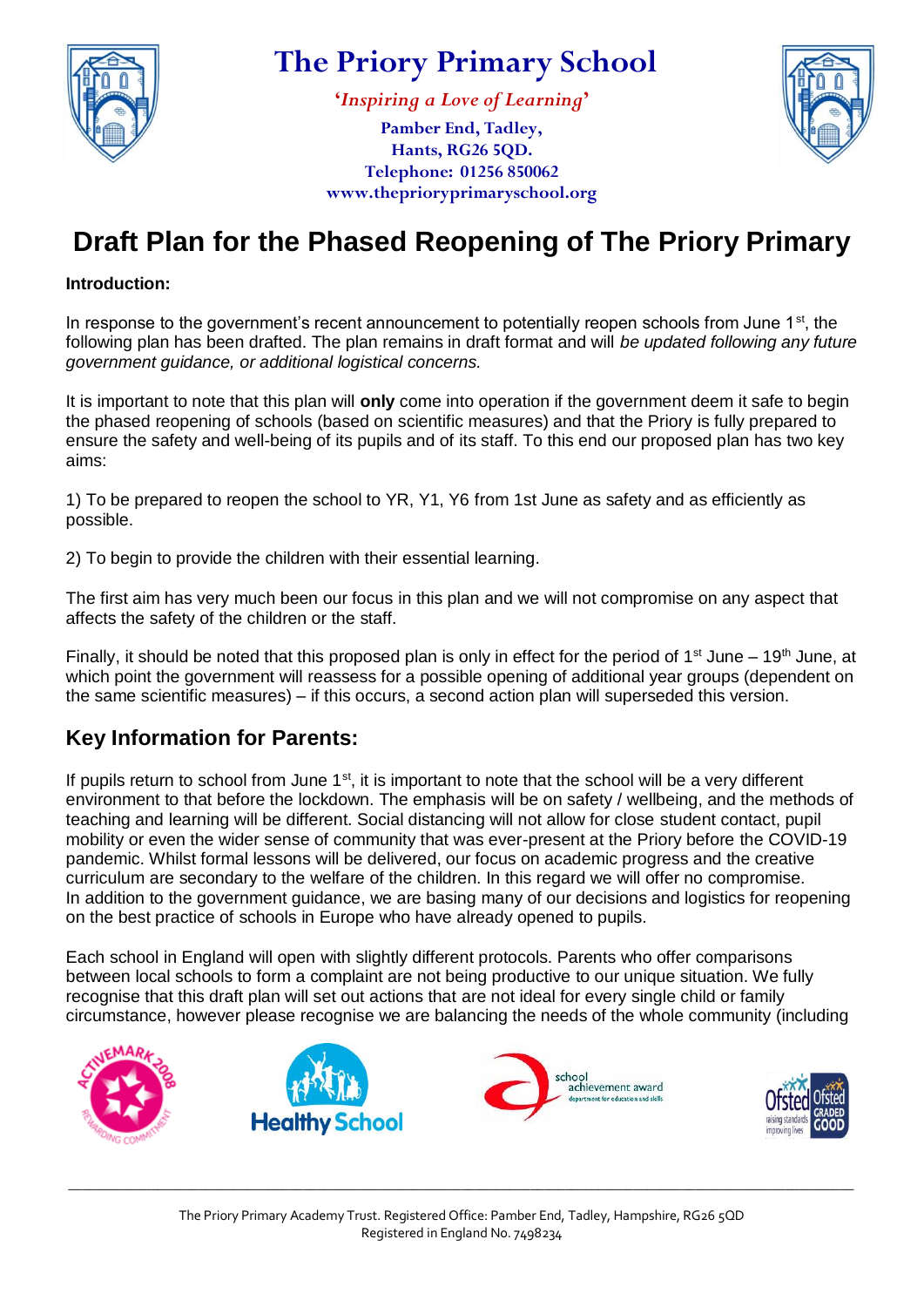

**'***Inspiring a Love of Learning***'**

**Pamber End, Tadley, Hants, RG26 5QD. Telephone: 01256 850062 www.theprioryprimaryschool.org**



our staff, pupils and their families) – we have formed this plan based on our extensive knowledge of our wider community and in conjunction with government guidance.

Timings of the school day will change (from pre-lockdown timings) and will be different for each year group to offer a staggered start / end / break / lunch – this may not always suit your own personal return to work / working hours, but is essential to maintain social distancing.

Each year group, YR, Y1, Y6 will be spilt into two separate groups. These groups will act as independent hubs of learning and there will be no intermixing of these groups. Further details of this are described below.

The school will be closed each Friday afternoon (from 12 noon) to all but Key Worker pupils to allow the teachers to plan and prepare for the next week, including the home learning of children not attending the school. Also, this time will be used to provide a weekly deep clean of all classrooms, resources and materials.

#### **Staffing the Potential Re-Opening**

Currently, the government is advocating for YR, Y1, & Y6 to return to school from the 1<sup>st</sup> June and we have created a staff rota that provides for this phased approach safely and keeping numbers below a maximum of 14 children per group. However, we expect pupil numbers to be considerably lower than this maximum group size.

Staffing (provision and quantity) will be based on the numbers / needs / safety of the children and practical consideration of staff circumstances.

Staff may be working with different year groups, or in a slightly refined role.

The staffing rota will continue to be revised and adjusted, if staff can not commit to their required duty due to (for example) illness.

The personal circumstances / vulnerabilities of staff, plus their own wellbeing / work life balance are very much factored into the rota and plan for reopening.

#### **Operational Plan for the Planned Reopening**

From June 1<sup>st</sup> the Priory will be operating in 3 modes:



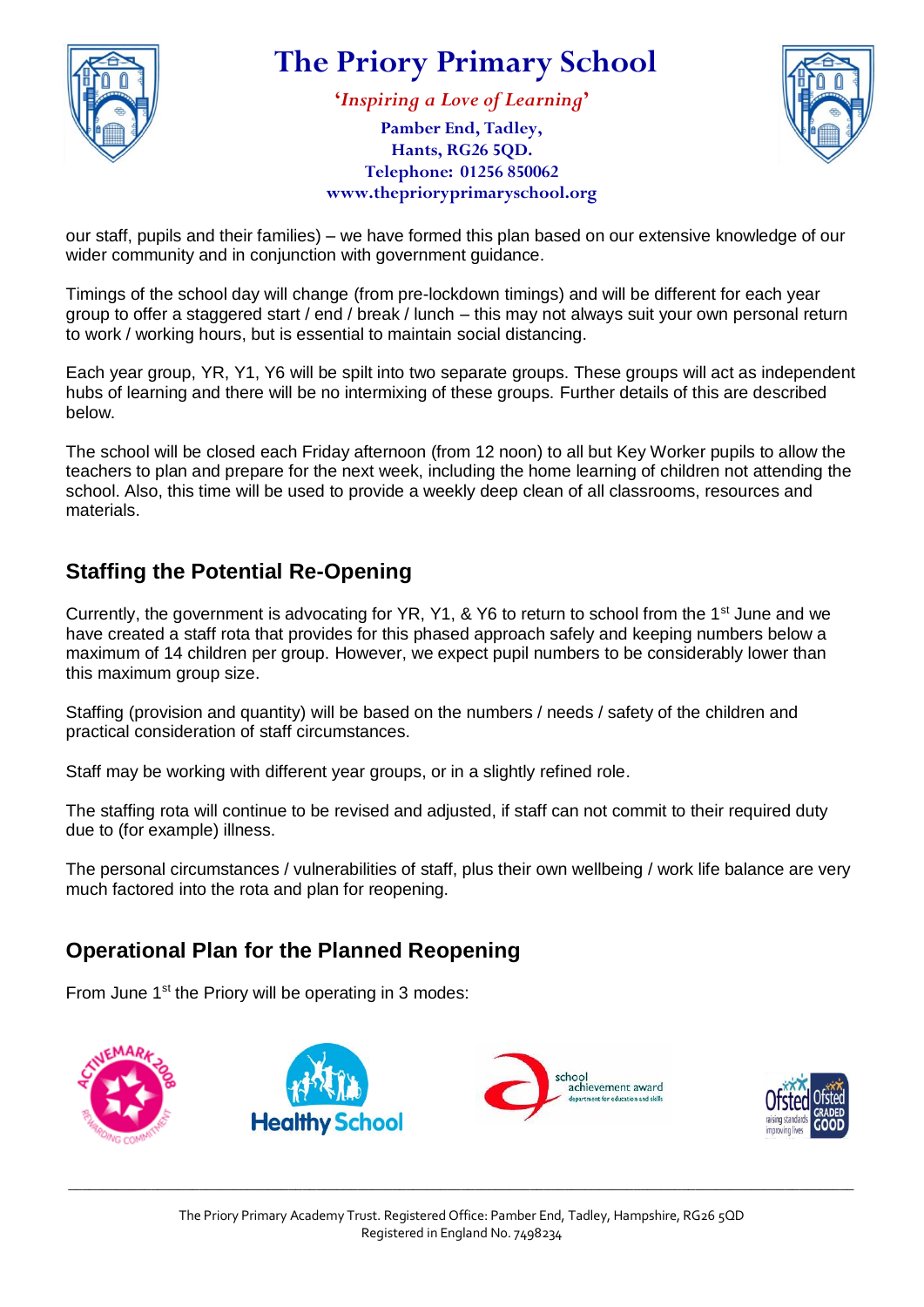

**'***Inspiring a Love of Learning***'**

**Pamber End, Tadley, Hants, RG26 5QD. Telephone: 01256 850062 www.theprioryprimaryschool.org**



- 1) In school provision for YR, Y1, Y6.
- 2) Home Learning for Y2, Y3, Y4, Y5 and any children (from YR, Y1, Y6) whose families are opting for them to stay at home.
- 3) In school provision for Key Workers and vulnerable children.

#### **1) In School Provision for YR, Y1, Y6:**

Staffing for each year group is as follows:

| Year R            | Mrs Hindmarsh, Mrs Hawtin (mon - thurs), Mrs Adams (LSA) (fri), Mr Webb, Mrs<br>Bowman |
|-------------------|----------------------------------------------------------------------------------------|
| Year 1            | Mrs Austin (mon – thurs), Mrs Selwood (fri), Mrs Brown (mon – thurs), Mrs Hunt (fri)   |
| Year <sub>6</sub> | Ms Foster, Ms Head                                                                     |

Children in each class will be taught in 2 connected classrooms (a hub) of the school with a member(s) of staff leading each sub-group.

Each group will be fixed (with the same children in the group each day – as planned out by the class teacher) with a maximum of 14 children per group. The group will be a mixture of boys / girls and friendships – as planned out by the class teacher. Within this plan, there are no opportunities for children in one group to intermix with the second group.

The groups will have a set location within the school – as noted below:

| $YR - Group 1 = YR classroom$ | $Y1 - Group 1 = Y3 classroom$                   | $Y6 - Group 1 = Y6 classroom$ |
|-------------------------------|-------------------------------------------------|-------------------------------|
| Mrs Hindmarsh / Mrs Bowman    | Ms Austin (mon $-$ thur) / Mrs<br>Selwood (fri) | Ms Foster                     |
| $YR - Group 2 = Y1 classroom$ | $Y1 - Group 2 = Y4 classroom$                   | $Y6 - Group 2 = Y5 classroom$ |
| Mrs Hawtin / Mr Webb          | Mrs Brown (mon $-$ thur) / Mrs<br>Hunt (fri)    | Ms Head                       |

Staff will be with their group for one week, before leading the second group in the following week. This system will continue throughout the life of this plan so that each child will have direct contact with their

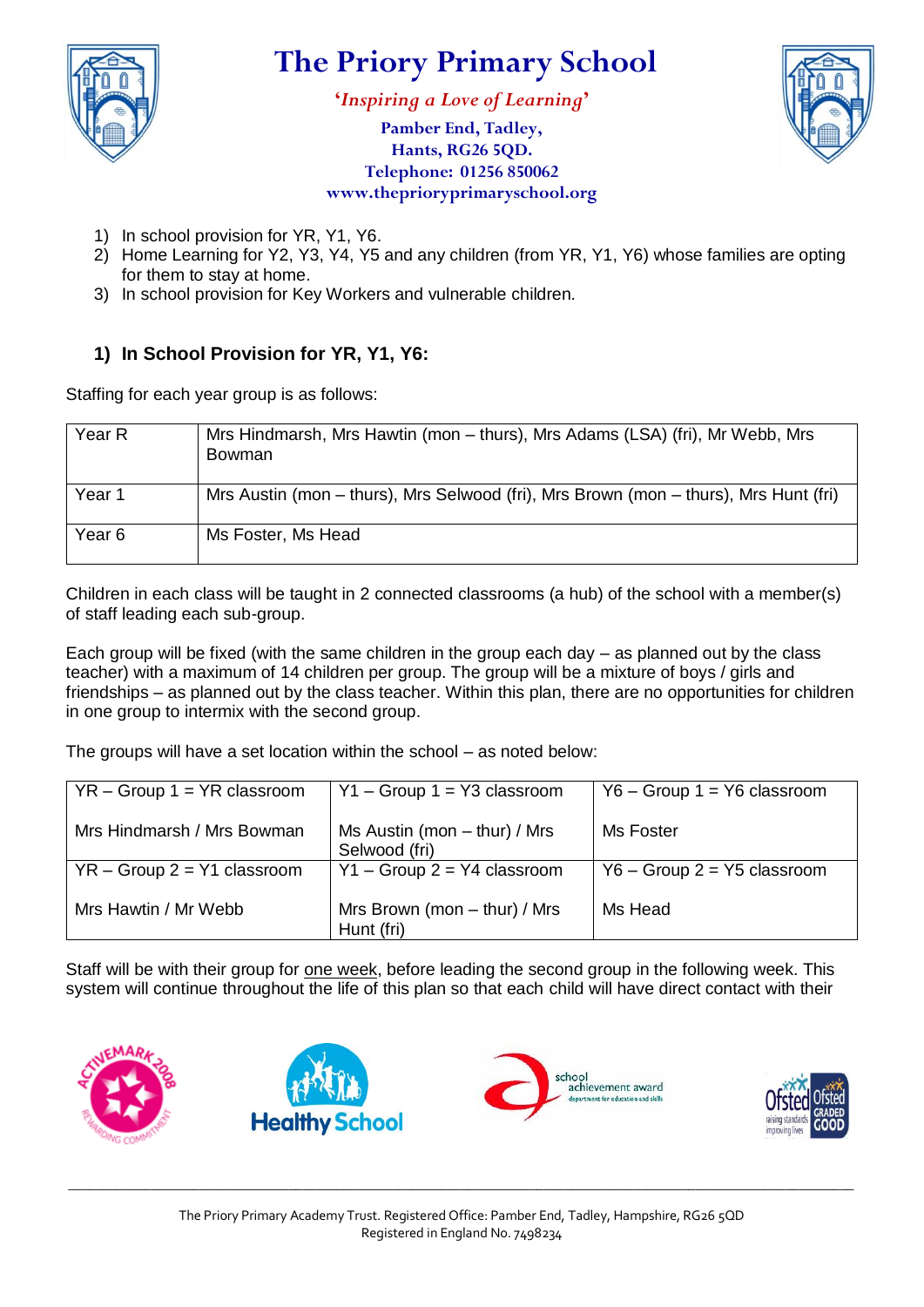

**'***Inspiring a Love of Learning***'**

**Pamber End, Tadley, Hants, RG26 5QD. Telephone: 01256 850062 www.theprioryprimaryschool.org**



own class teacher every other week. Staff will rotate to the new group – keeping the children in the same physical space throughout the re-opening process and with the same peer group.

There will be a strong emphasis on each group being a separate unit during each day and children from each group will not intermix – even during break / lunch and any required movement around school, which will be kept to a minimum.

Each group will spend a majority of their time in their own specific learning area, they are not permitted to be in the hall / the library / the Rainbow Room / shared areas etc.

Specific toilets will be shared between groups but set times should be established when the children are going to be using them for regulated toilet trips and handwashing.

Each pupil in each group will be as self-sufficient as possible, with their own chair, table and will need to bring their own named pencil case containing: pencil, rubber, small ruler (pen & highlighter too for Yr 6) – sharing regular equipment is not permitted. However, some specific shared resources will be used (especially in YR / Y1). These materials will be kept cleaned and disinfected.

Timings of the day are organised below, please keep to the timing of your child's year group:

| Year R                                                                | Year 1                                                                | Year 6                                                                              |
|-----------------------------------------------------------------------|-----------------------------------------------------------------------|-------------------------------------------------------------------------------------|
| Drop Off $= 8.45$ am                                                  | Drop Off $= 8.30$ am                                                  | Drop Off $= 8.15$ am                                                                |
| Break = $10am - 10.30am$                                              | Break = $10am - 10.30am$                                              | Break = $10.30$ am $-11$ am                                                         |
| Lunch = $12$ noon $-1$ pm<br>Eat $(12 - 12.30)$<br>Play $(12.30 - 1)$ | Lunch = $12$ noon $-1$ pm<br>Eat $(12.30 - 1)$<br>Play $(12 - 12.30)$ | Lunch = $12.30 \text{pm} - 1.30 \text{pm}$<br>Eat $(1 - 1.30)$<br>Play $(1.30 - 2)$ |
| Pick $Up = 3pm$                                                       | Pick $Up = 3.15pm$                                                    | Pick $Up = 3.30 \text{pm}$                                                          |

Children entering and exiting the school will ONLY be available via the "Collect and Go" service – there will (sadly) be no front playground / drop off or collection. Parents will need to drive to the rear of the school, exit their children from the car and provide them with their bag. Mr Stewart, Mrs Adams and other staff will be available to welcome the children and escort them to their learning area. Parents will not be able to walk their children into the school.



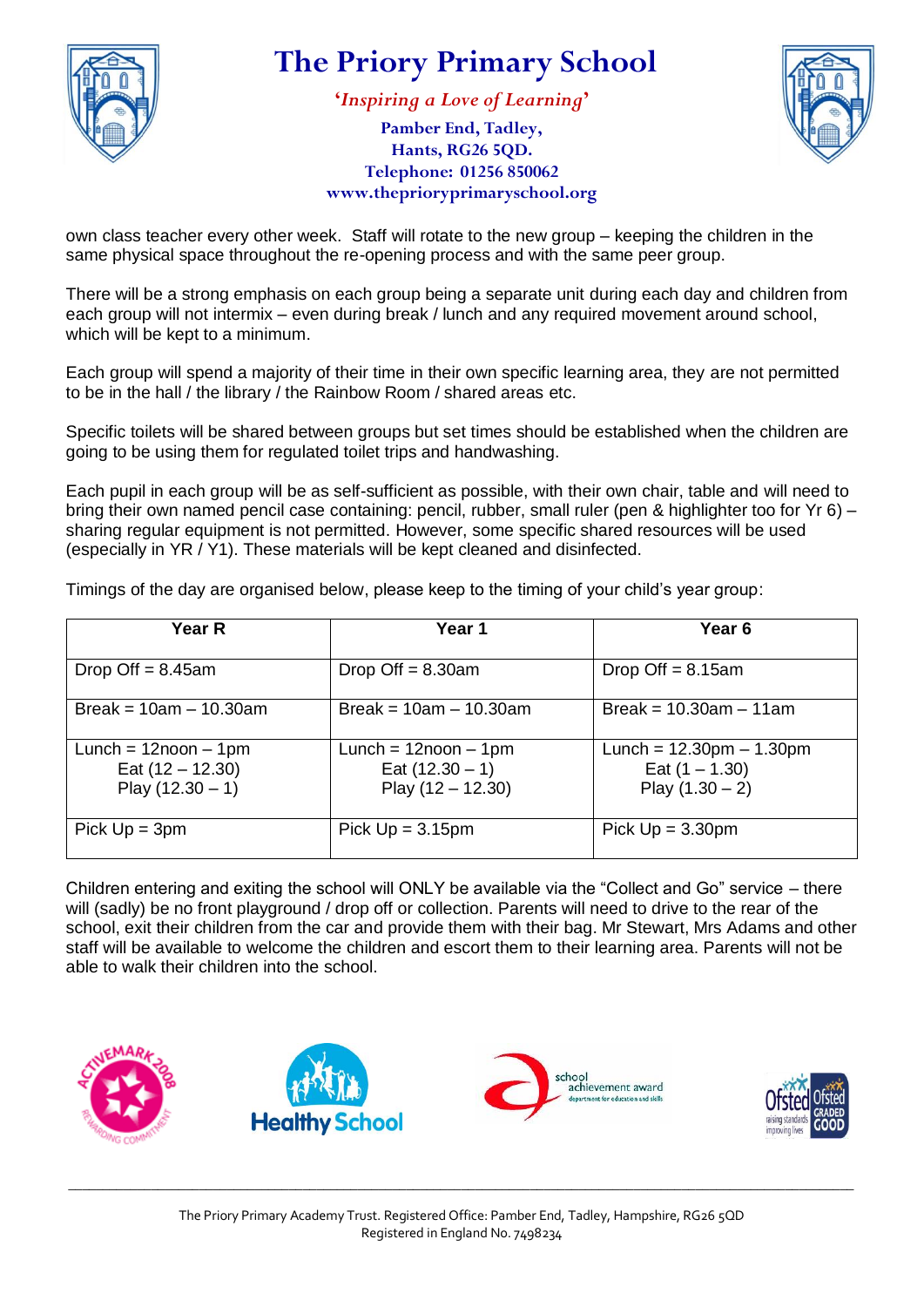

**'***Inspiring a Love of Learning***'**



**Pamber End, Tadley, Hants, RG26 5QD. Telephone: 01256 850062 www.theprioryprimaryschool.org**

If parents have two or more children in different year groups (YR / Y1 / Y6 or a Key Worker placement) – they should drop all of their children at the LATER of the two drop off times and collect their children at the EARLIER times.

During break and lunch the children in each year group will access the following areas:

Year R = Reception outside area / Y1 outside area.

Year  $1 =$  Rear playground / field

Year 6 = Rear playground / field

During their outside play, the groups will still not intermix – with markings set out for each group to stay apart.

There will be a strong focus on training the children to socially distance whilst playing as a group during break and lunch.

It is accepted (as noted in the government guidance) that our youngest pupils will not always follow guidelines for socially distancing and this is to be expected. However, best efforts will be made to train the children to stay apart (where appropriate) and learning will not be quite as mobile. With reduced numbers in each group and with more space to distance the children, the greatest efforts will be taken, with increased hand washing and reduced pupil movement around the school.

#### **Learning and Provision for YR / Y1 / Y6**

The class teacher will continue the planning in the same format and manner as the Home Learning process and will upload these to the Google Drive.

All staff (in groups) will deliver from these plans (English / Maths / Critical Skills or Phonics) in the mornings and will engage with a Seesaw activity in the afternoon.

Staff will do their best to support the individual learning needs of the children – but it is noted that this may not always be possible however, the children's mental and emotional wellbeing will be paramount.

Additional outside / PE activities are permitted / encouraged as long as there is a maintained distance from all other groups.

#### **2) Key Worker & Vulnerable Pupils (Y2 – Y5)**

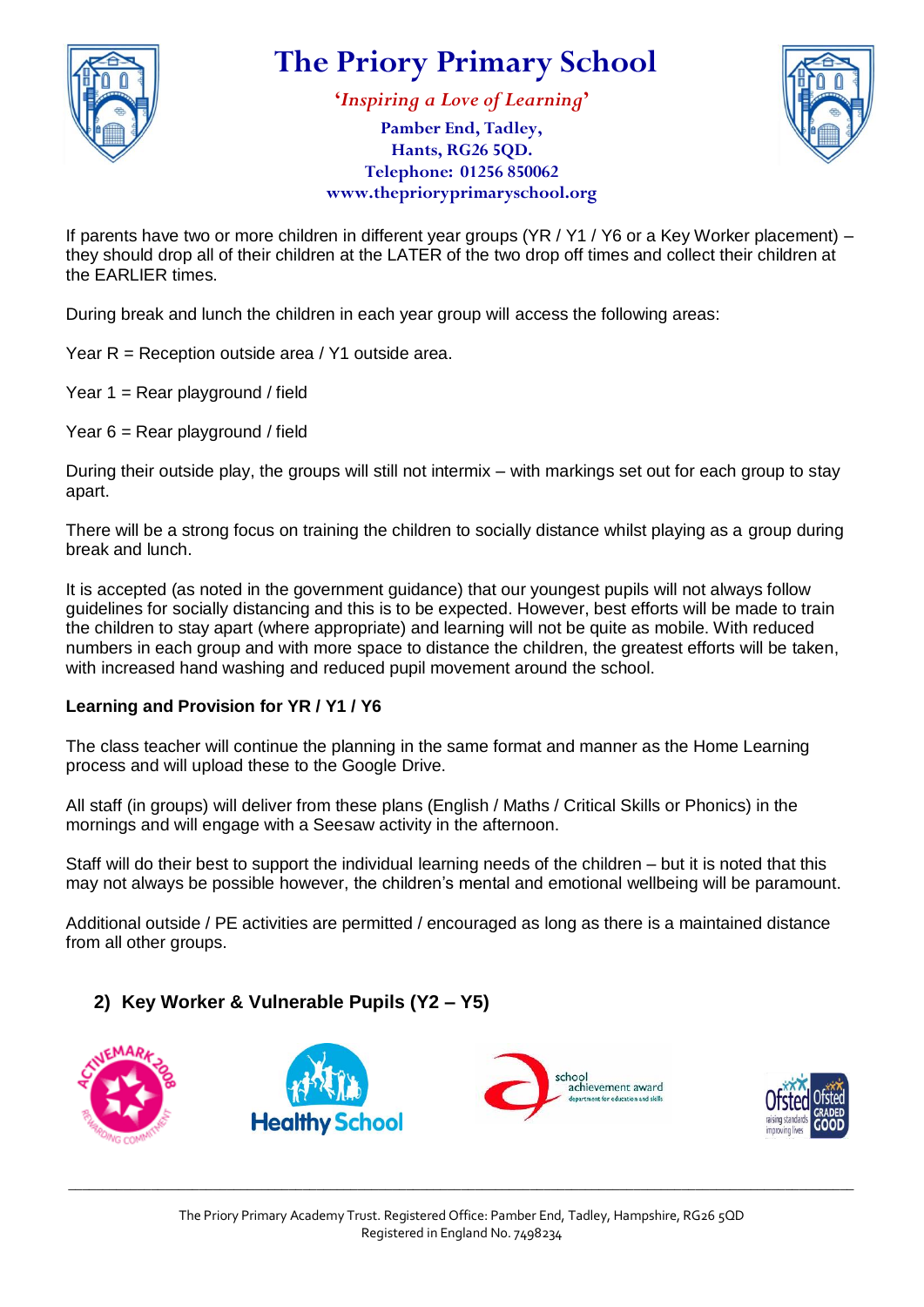

**'***Inspiring a Love of Learning***'**

**Pamber End, Tadley, Hants, RG26 5QD. Telephone: 01256 850062 www.theprioryprimaryschool.org**



Pupils of Key Workers and vulnerable children (defined by the government guidance) will still be entitled to ongoing provision until the end of the school year.

Staffing for this group of pupils will be:

| <b>Week Beginning 1/6/20</b> | Mrs Coe and Mrs West                                                                                                                                                                         |
|------------------------------|----------------------------------------------------------------------------------------------------------------------------------------------------------------------------------------------|
| <b>Week Beginning 8/6/20</b> | Mr Cripps and Mrs West                                                                                                                                                                       |
| Week Beginning 15/6/20       | Monday - Mrs Heathcote + Mrs West<br>Tuesday - Mrs Sowden + Mrs West<br>Wednesday - Mrs Britt + Mrs West<br>Thursday - Mrs Marzetti + Mrs West<br>Friday - Mr Stewart / Mrs Adams + Mrs West |

The Key Worker group will be based in the Y2 classroom.

If the key worker group exceeds 15 children – the group will be split between Y2 and the Imaginarium, with one adult leading each group.

The Key worker group will have the following timetable

| <b>Key Workers / Vulnerable Children</b> |
|------------------------------------------|
| Drop Off $= 8.15$ am - 8.45am            |
| Break = $10.30$ am $- 11.00$ am          |
| Lunch = $12.30$ pm $- 1.30$ pm           |
| Eat $(12.30 - 1)$                        |
| Play $(1 - 1.30)$                        |
| Pick $Up = 3.30pm$                       |

The children of the Key Workers / Vulnerable children will (wherever possible) be set up to work on the home learning plans provided for them by their class teachers. With the two members of staff splitting between the infant pupils and the junior pupils in the group. Where this is not possible – a greater focus will be on the more general Seesaw activities.



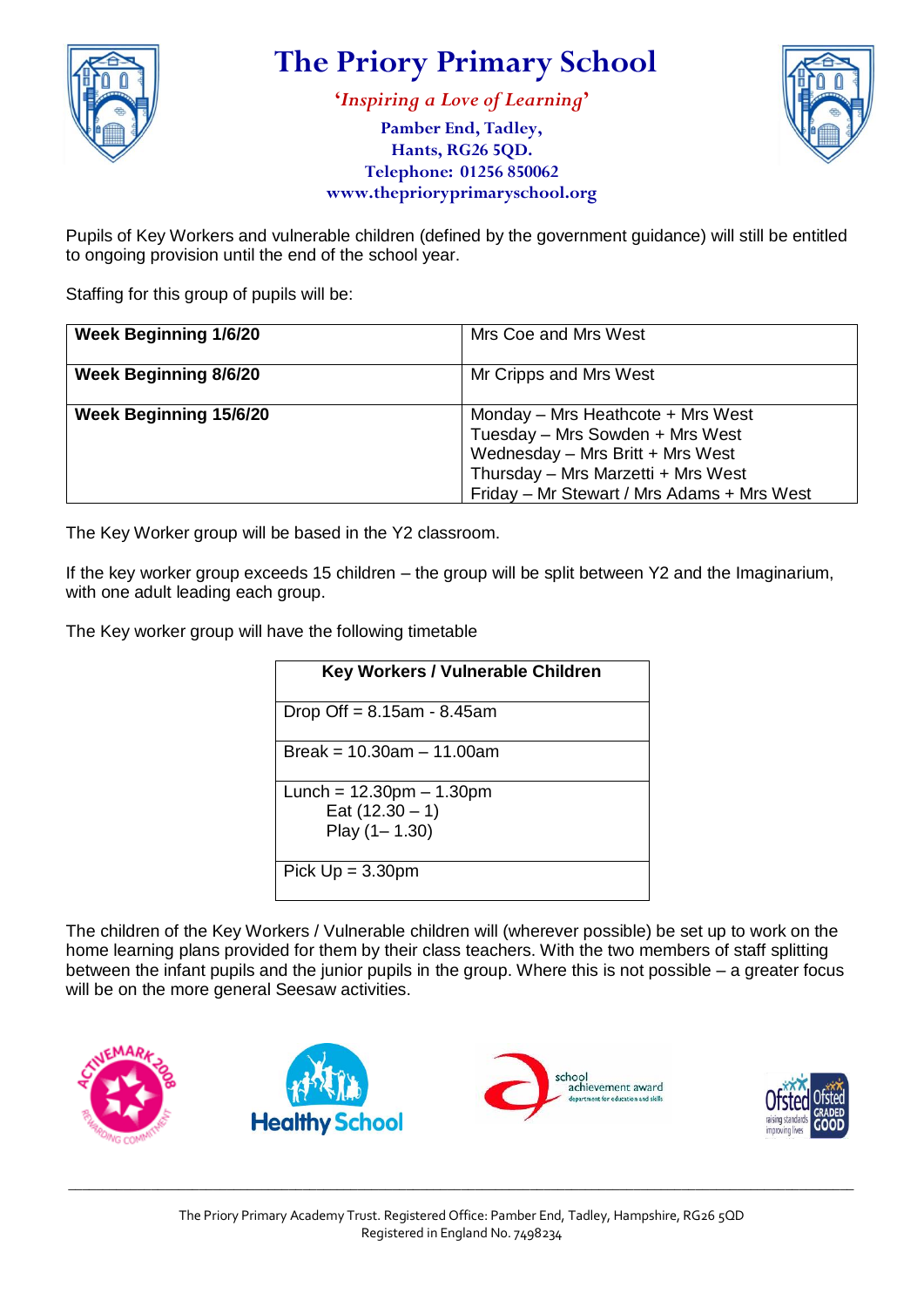

**'***Inspiring a Love of Learning***'**

**Pamber End, Tadley, Hants, RG26 5QD. Telephone: 01256 850062 www.theprioryprimaryschool.org**



In terms of social distancing and health and safety measures – the Key Workers group will have the same protocols and provision as set out in the YR, Y1 & Y6 pupils noted above, most importantly being a separate group unto themselves.

#### **3) Home Learning for Pupils in Y2, Y3, Y4, Y5**

The planning and resourcing for home learning will continue in **ALL** year groups and will be uploaded to the Google Drive as we have currently achieved during lockdown, allowing parents of Y2, Y3, Y4, Y5, to deliver the lessons.

Video tutorials and personalised videos guides and lesson introductions will be ever more important as children of these year groups are separated from school and their teachers for an increasing amount of time.

Families from YR, Y1 and Y6 who opt for their children to stay at home will be able to access the home learning planning as before, but there will now be a very limited interaction on Seesaw / Tapestry from their teachers from 1<sup>st</sup> June. However other learning assistants may still interact with the children's responses.

#### **Specific Logistics / Arrangements for The Planned Reopening of The School**

The kitchen, admin and site management staff will be back in school during their normal working hours, however will operate in a more isolated manner. The office (for example) **should only be accessed where possible via phone calls and emails.**

The kitchen will be opened to provide meals to children of YR, Y1, Y6, plus the Key Worker group although this food will not be served from the hatch and children will not be eating in the hall. Instead the kitchen staff will offer a 'trolley' service to deliver food to the classrooms of each group. The children will eat from paper plates and where possible (in conversation with Mrs Clitheroe) will have food that is easy to eat in a classroom setting – e.g. sandwiches, pasties, salad, fruit, cake etc.

However, to decrease chances of contamination even further – parents of YR, Y1, Y6 and Key Workers may opt to provide their children with a healthy packed lunch.

**Hand-washing** will be an important aspect of the daily routine. The children / Staff will need to hand wash 5 times a day (on entry, after break, before lunch, after lunch, before home time). Parents are encouraged to provide their children with their own named hand sanitiser and moisturiser to protect their children's skin from the harshness of continued washing. Parents are asked to ensure that their child /

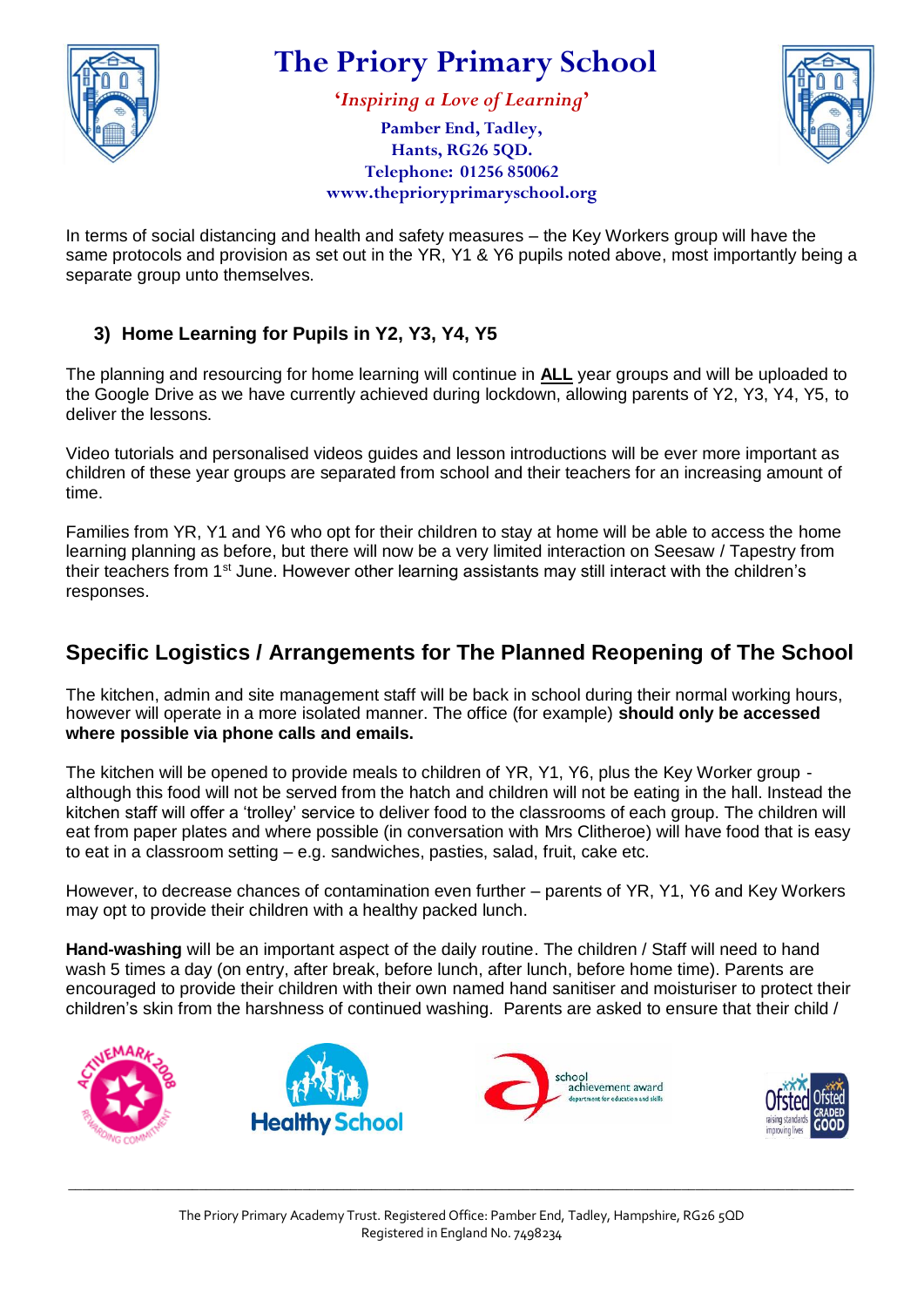

**'***Inspiring a Love of Learning***'**

**Pamber End, Tadley, Hants, RG26 5QD. Telephone: 01256 850062 www.theprioryprimaryschool.org**



children's hands are washed thoroughly before arriving at school each day. As an additional hygiene request, the children should come to school wearing freshly washed clothes each day, this could be school uniform or school PE kit.

Cleaning is also a vital aspect of the daily routine and each member of staff will contribute to the process of wiping down surfaces, keyboards, door handles (etc) using the provided wipes. This is in addition to the increased (deeper) cleaning by Mr Henry and his team that will be carried out throughout and at the end of each day.

As a school we will continue to review and develop our approaches to hand washing and hygiene.

As recognised in the DFE guidance PPE (Personal Protective Equipment) and face coverings in school is not recommended and will not be provided for staff with the following exceptions:

- Disposable gloves will be provided for each classroom for staff to wear in the process of cleaning surfaces.
- Face covering / masks will be provided (via the office) for a member of staff who may engage with a pupil who is displaying any of the symptoms, although an immediate response will be to isolate the pupil (by bringing them to the seat outside the office) and keeping a 2m distance apart.

Children are not recommended to wear face coverings whilst at school – evidence shows that poorly managed face covering can actually increase the chances of spreading the virus – hence we aim to protect our pupils via the measures set out in this plan.

Parents / visitors will not be permitted onto the school site without a pre-authorised and arranged appointment and only when strictly necessary – such as to collect an ill child.

**There will be no INSET day on 1st June** (as originally set out in the school calendar), allowing the school to open on the first day after the half term holiday in conjunction with all other primary schools in England.

However, there will be a staggered restart to school allowing us to ensure our systems and logistics are effective and operational. The restart dates are as follows:

- $YR$  From Monday 1st June
- Y1 From Tuesday 2<sup>nd</sup> June
- Y6 From Wednesday 3rd June